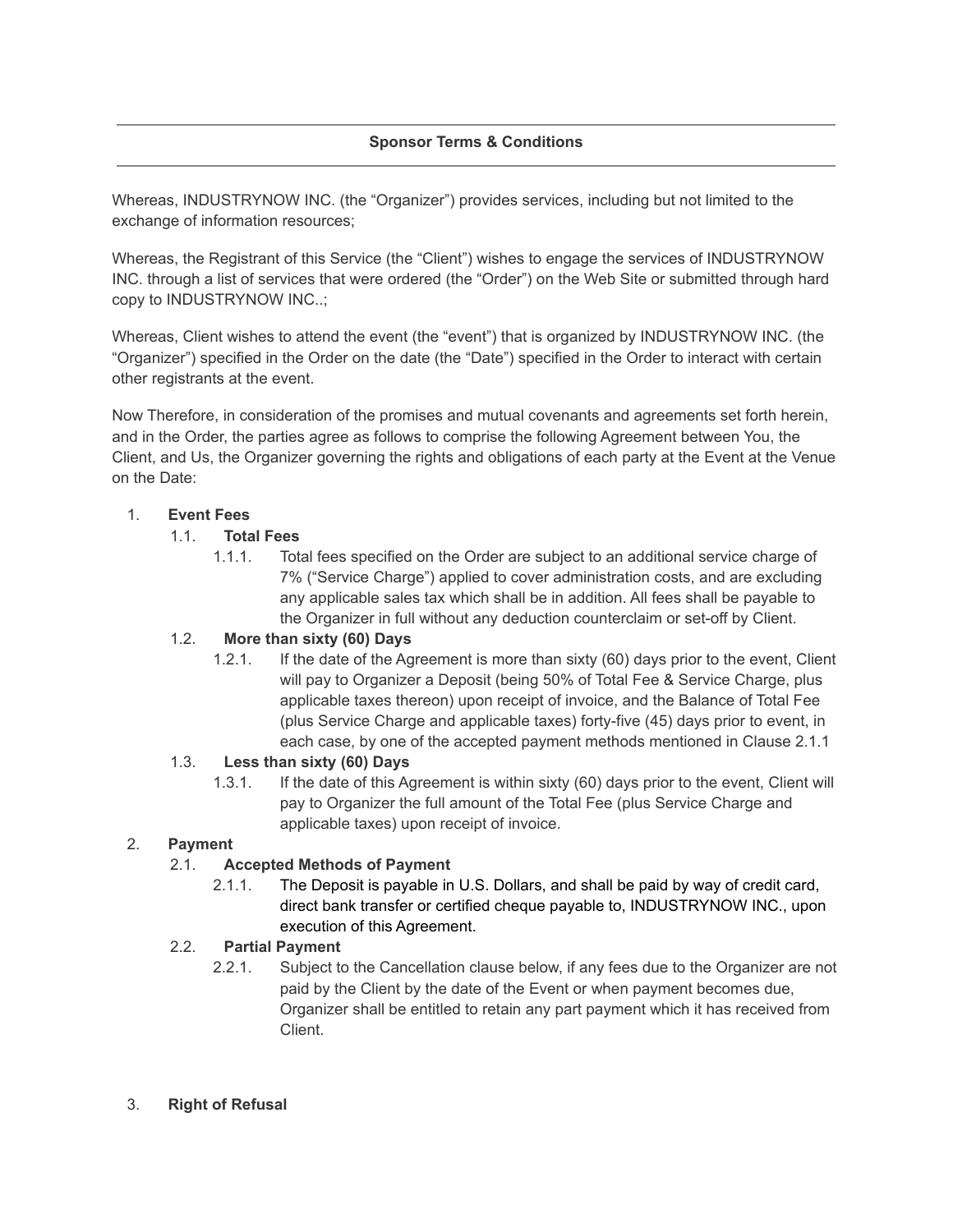3.1. INDUSTRYNOW INC. reserves the right to refuse entry to the Sponsor or its representatives at the event and/or to withhold any information, communications, services or any other benefits to be derived under the herein Agreement and the event itself, in the event of non-payment of any portion of sponsorship Fees.

# 4. **Late Payment**

4.1. Without limiting the Organizer's other rights or remedies, any late payment shall be subject to interest at 3% per month or the maximum amount permitted by law to be determined by the Organizer.

# 5. **Changes/Cancellation of the Event**

5.1. INDUSTRYNOW INC. reserves the exclusive right, in its sole and absolute discretion, to cancel or change the digital platform, location (for in person scheduled events), venue (for in person scheduled event), dates, and/or cancel the event upon written notice to Client. If INDUSTRYNOW INC. cancels the Event other than by reason of events or circumstances beyond its reasonable control, INDUSTRYNOW INC. shall reimburse the Sponsor all Total Fee to Client. If the Event is cancelled by INDUSTRYNOW INC. by reason of events or circumstances beyond its reasonable control–– including, without limitation, Acts of God, flood, communicable disease, government restrictions, failure of any material supplier to the Event (in person event), and/or a cancellation by the operators of the Venue (in person event)–– INDUSTRYNOW INC. will reschedule the event to be held within a reasonable time (up to 12 months from original scheduled event date), and any Event Fees paid by the Sponsor shall be converted to a non-refundable credit (a "Non-Refundable Credit") towards the rescheduled Event.

# 6. **Exclusive Right to Cancel**

6.1. INDUSTRYNOW INC. reserves the right to cancel any booking made by the Client at its sole discretion and without giving any reason for such cancellation. In such an event, the Organizer shall promptly refund to the Client all fees paid in respect of such cancelled booking.

# 7. **Cancellation by Client**

# 7.1. **Client Cancellation**

7.1.1. If Client wishes to cancel this Agreement or its participation in the event, Client shall notify Organizer in writing (provided that any such notice sent by Client by email shall not be effective unless a hard copy is also sent by registered mail or by express post) with as much prior notice as is possible and not less than sixty (60) days before the Date of the Event.

# 7.2. **More than sixty Days**

7.2.1. If cancellation notice is received by the Organizer more than sixty (60) days prior to the Date of the commencement of the event then the Client shall be responsible for 50% of Total Fees. If Total Fees have been paid to the Organizer then the Client will receive a refund of 50% of Total Fees paid (less Service Charge and applicable taxes).

# 7.3. **Less than sixty Days**

7.3.1. If cancellation notice is received by the Organizer within sixty (60) days prior to the Date of the commencement of the Event then the Client shall be responsible for 100% of Total Fees.

# 8. **Client Rights and Obligations**

# 8.1. **Attendance at Event**

- 8.1.1. The Client will attend the event including seminars and conference sessions as pre-arranged by the Organizer and as determined by the Order.
- 8.2. **Residing at Venue (Applicable for in person Events**)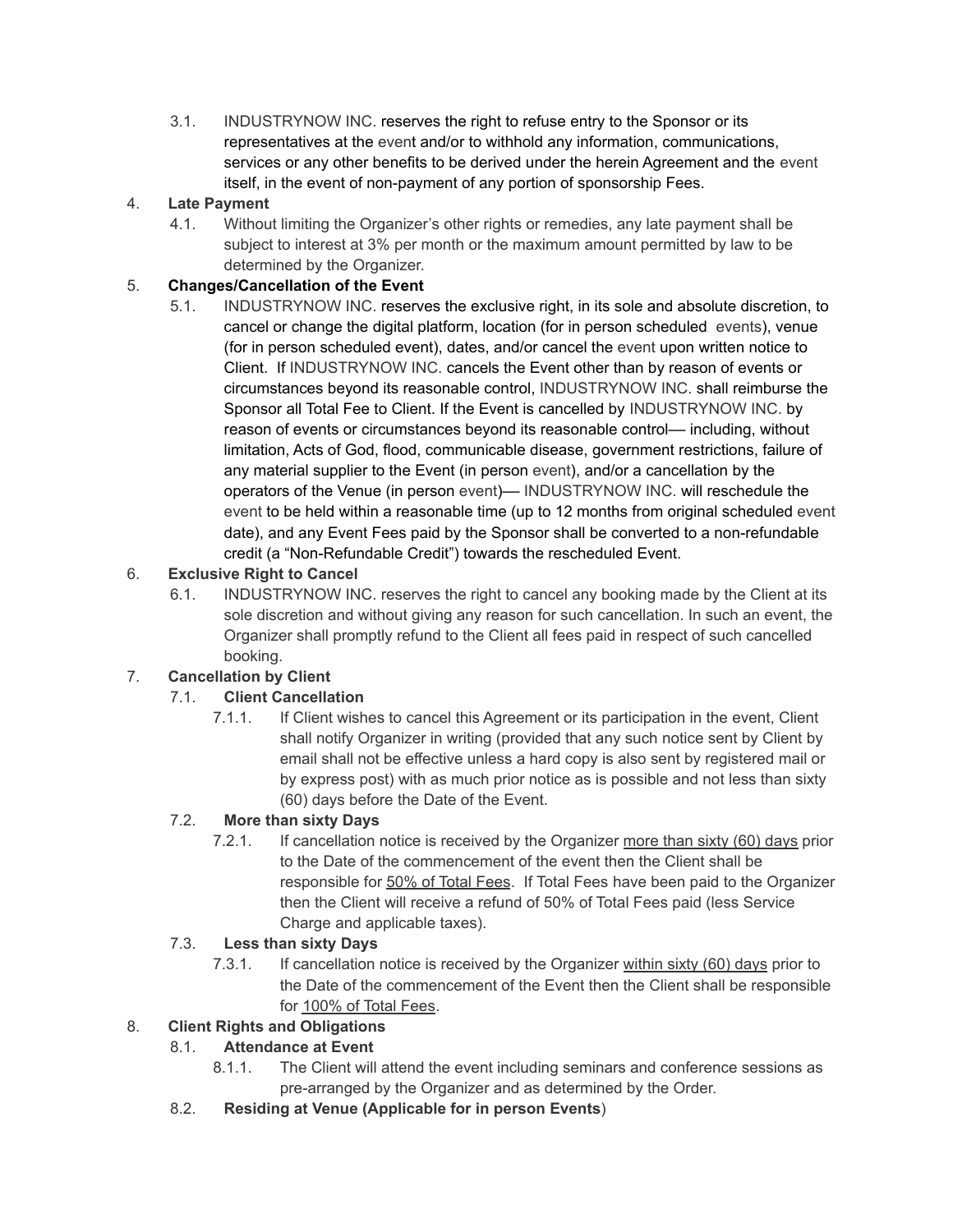8.2.1. The Client will make arrangements with the Venue, independently of the Organizer, to reside at the Venue for the duration of the Event. It is the Client's responsibility to make such arrangements and Client acknowledges that they have already made arrangements with the Venue or alternate hotel for accommodations.

## 8.3. **Promotional Materials**

8.3.1. Client will be responsible for providing all promotional material to INDUSTRYNOW INC. and warrants that it is of a professional nature, not illegal, defamatory, obscene and does not infringe the copyright, trademarks or other intellectual property rights of any other person. Sponsor hereby accepts complete responsibility for the content of its marketing/promotional material and other materials, and hereby further agrees that INDUSTRYNOW INC. will be in no way responsible or liable for any of the Sponsor's marketing/promotional activities or in any way related to the Sponsor's participation at the Events and any pre-event related marketing campaign. Sponsor acknowledges that, by virtue of the evaluation of and the decision to enter into this Agreement, and subsequently as a result of participation at the Event itself, Sponsor will be exposed to or have access to certain information, content and materials which may contain trademarks, copyright and/or be subject to other intellectual property rights (hereinafter collectively called "Event Property"). Sponsor agrees not to use, replicate, modify, adapt and or distribute any Event Property, unless compelled to do so by law or court order.

## 8.4. **No Right to Assign**

8.4.1. Client shall not resell, assign, sub-license or otherwise transfer any of the rights under this Agreement or Order.

# 8.5. **Client's Representatives**

## 8.5.1. **Identity of Representatives**

8.5.1.1. Client will supply Organizer in writing with names and details of all Client's Representatives at least forty-five (45) days prior to the Event Date, or within fourteen (14) days of the date of this Agreement if it is dated less than forty-five (45) days prior to the Event Date. Any Client Representatives that are not listed *may* be denied entry/access to the platform.

## 8.5.2. **Conduct of Representatives**

8.5.2.1. Client warrants that its Client Representatives shall be appropriately qualified for attendance at the Event and shall conduct themselves in a proper and professional manner at all times, and shall adhere to any health and safety, security or other requirement of Organizer (or of the Venue or other person approved by Organizer) in relation to the Event.

## 8.5.3. **Violation by Representatives**

- 8.5.3.1. Client warrants that they understand and agree that any violation of proper conduct, in the exclusive view of the Organizer, will result in that Client, Client Representative or all Client Representatives being removed from the Event at the expense of the Client. In the event that this occurs, the Client will not be entitled to any recourse from the Organizer and agrees to indemnify and hold harmless the Organizer from any liabilities that may occur by the said conduct or in the removal of the Client or Client Representative.
- 8.5.4. **Compliance by Client Representatives**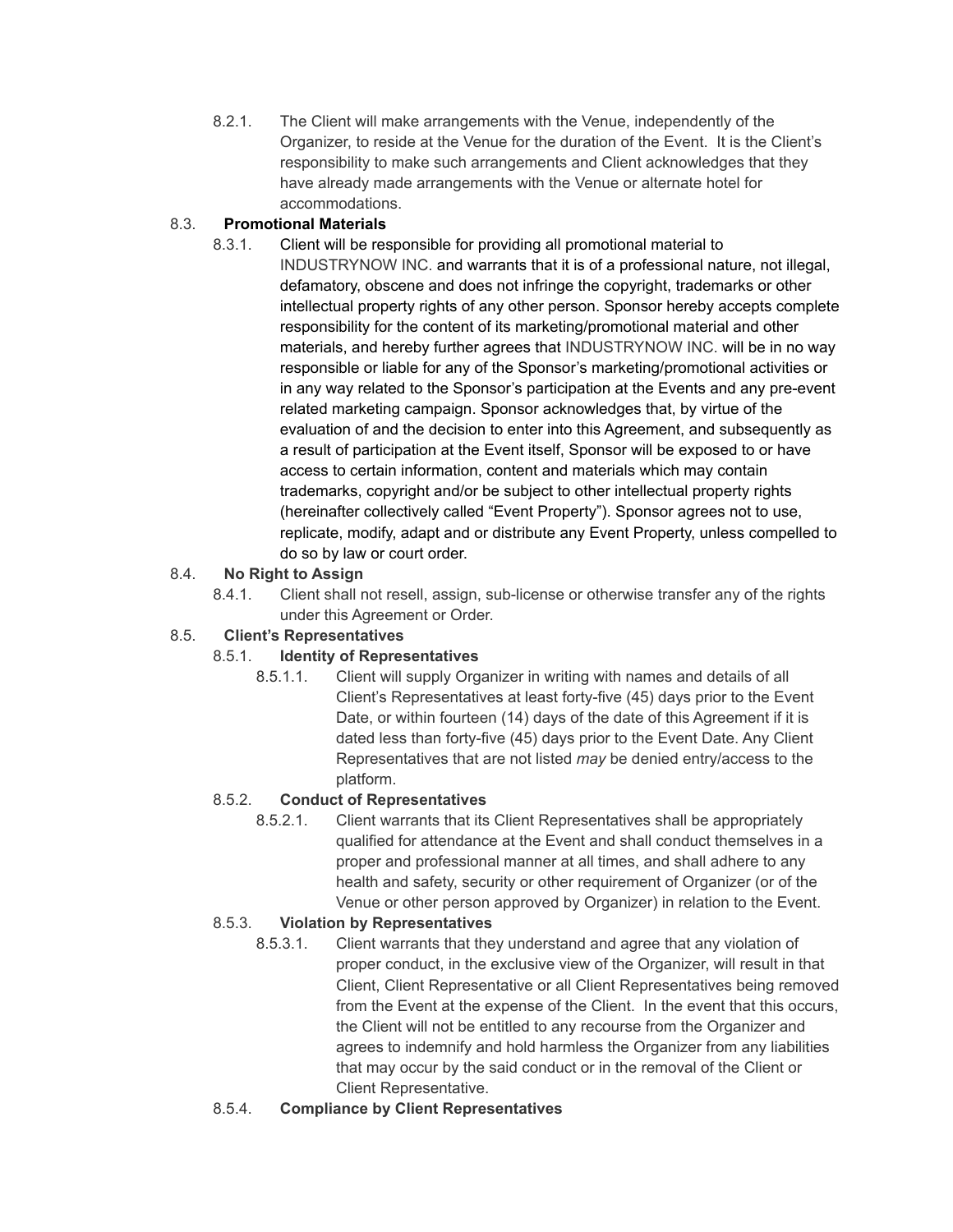8.5.4.1. Client and/or Client Representative will be responsible for ensuring compliance with this Agreement and hereby indemnifies and holds harmless the Organizer in full on demand against any breach of this Agreement resulting from any act, omission, statement, third party claim, costs, legal costs, or other conduct of any Client and/or Client Representative. Client warrants that they have the authority to bind their corporation to all terms of this Agreement.

# 9. **Organizer's Rights and Obligations**

# 9.1. **Provision for Materials**

9.1.1. INDUSTRYNOW INC. may provide for certain materials to be used by the Client. Organizer reserves the right to determine scope and content of any or all meetings, conference sessions, etc., held during the event.

## 9.2. **Program/Itinerar**y

9.2.1. INDUSTRYNOW INC. shall provide Sponsor, as soon as is reasonably possible, a program (the "Itinerary") containing a list of all registrants expected at the Event, as well as speakers and planned sessions. While INDUSTRYNOW INC. shall strive in good faith to follow the Itinerary, INDUSTRYNOW INC. reserves the right, without notice to the Sponsor and within its sole and absolute discretion, to cancel and or change the Itinerary, including any planned speakers and sessions.

## 9.3. **List of Registrants**

9.3.1. INDUSTRYNOW INC. will circulate to Client a list of all attendees expected at the Event. The Organizer does not guarantee the accuracy of such information or the actual attendance of the named attendees and will not be liable to Client for any change in the number or identity of any attendees, notwithstanding any other term of these Terms and Conditions.

## 9.4. **Copyright of Materials**

9.4.1. All content and other materials provided by or on behalf of Organizer at or in relation to the Event contain copyright, trade mark and other intellectual property rights are those of the Organizer exclusively and nothing shall be construed to license or part with ownership over any of these materials. All other third parties and Client and/or Client Representatives shall not and shall not allow any other person to copy, modify, adapt or otherwise use such content and materials for any purpose without Organizer's express prior written consent.

## 9.5. **Publicity of Event & Marketing**

9.5.1. INDUSTRYNOW INC. shall originate any publicity, news releases, public statements or announcements, whether written or oral, relating to the Event without the prior consent of the Client. Organizer may originate any publicity, news releases, public statements or announcements or otherwise make any form of representation or statement relating to the Event which would constitute an express or implied endorsement by the Client of any commercial product or service, without obtaining the prior consent of Client.

## 9.6. **Use of Client Name and Trademarks**.

9.6.1. INDUSTRYNOW INC. may use the Client's name or trademark in any advertising or promotional material without the prior consent of the Client.

## 9.7. **Marketing Materials**

9.7.1. INDUSTRYNOW INC. may use images, videos, graphics, trademarks and any other intellectual property of the Client in subsequent marketing materials of future events without the prior consent of the Client. Client agrees to release any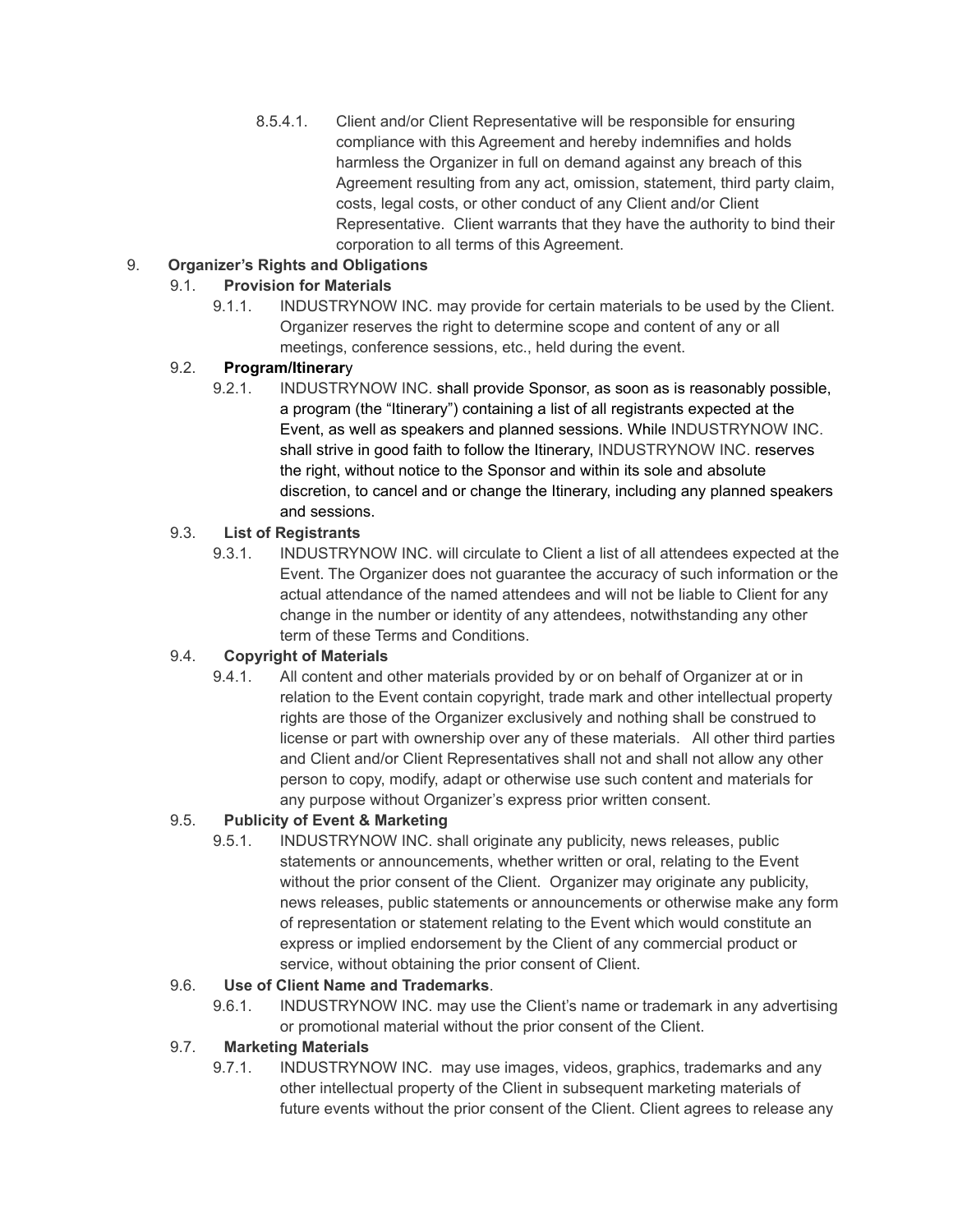rights of their image being used for advertising, promotional or marketing material as well as any intellectual property.

## 9.8. **Ownership of Intellectual Property**

9.8.1. INDUSTRYNOW INC. acknowledges that any rights of intellectual property are owned exclusively by the Client and that their use in any capacity by the Organizer does not relinquish any rights over them held by the Client save and except for the uses mentioned above. The Organizer acknowledges and agrees that the Client is the owner of all trade-marks, trade-names, copyright, patents, registered or unregistered. No proprietary interests or title in or to the intellectual property is transferred to the Organizer Licensee by this Agreement.

#### 10. **Waiver and Indemnity**

## 10.1. **Liability**

10.1.1. INDUSTRYNOW INC. will not be liable for any loss or damage suffered by the Client when providing its services hereunder except to the extent caused directly by the Organizer's negligence. The Client will be liable for, and will reimburse the Organizer for the costs of, any loss or damage suffered by the Organizer caused directly by the Client or Client Representative's negligence. The Client agrees to exclude the Organizer from all liability for special, indirect or consequential loss or damage including, without limitation, loss of business, profits, anticipated savings, goodwill, data, damages, loss or costs associated with loss or damage.

## 10.2. I**ndemnity for Third Party Claims**

10.2.1. Except as may be otherwise provided in this Agreement, the Client shall protect, indemnify and save harmless the Organizer, and its employees, agents, representatives, invitees and subcontractors, and, at the Organizer's request, investigate and defend such entities from and against all claims, demands and causes of action, of every kind and character, without limitation, arising in favour of or made by third parties, on account of bodily injury, death or damage to or loss of their property resulting from any negligent act or willful misconduct of the Client.

## 10.3. **Limited Liability of Organizer**

10.3.1. The aggregate liability of Organizer in relation to this Agreement shall be limited to a total of the fees paid by Client to Organizer pursuant to this Agreement including for any claim of negligence.

## 10.4. **Survival of Indemnities**

10.4.1. The terms of Waiver and Indemnity as specified in 10.1.1 and 10.2.1, shall survive any termination or expiry of this Agreement.

## 11. **Data Protection Act**

## 11.1. **Confidentiality of Data**

11.1.1. INDUSTRYNOW INC. will keep personal data provided by Client confidential and used to support Client customer relationship with Organizer. Data is collected in accordance with the Personal Information Protection & Electronic Documents Act (PIPEDA) and the Privacy Policy of the Organizer.

## 11.2. **Use of Contact Information**

11.2.1. Client agrees that the Organizer may use contact information of Client to solicit Client of upcoming Events. The information provided by Client or Client Representatives, will be held by the Organizer. Occasionally Client details may be made available to Organizer's external partners. If Client does not wish to have these details be made available to these carefully chosen companies, please contact INDUSTRYNOW INC.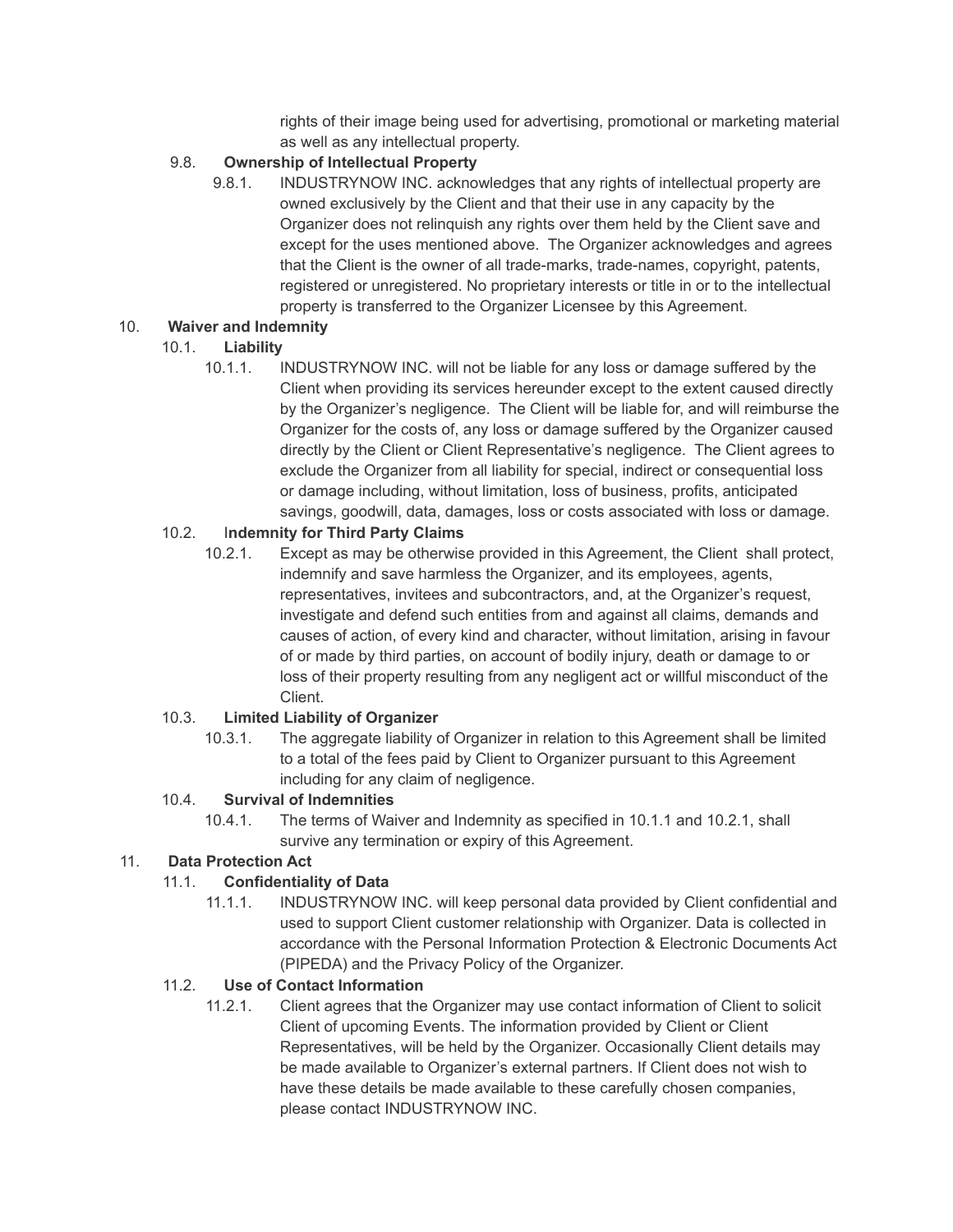#### 12. **General**

#### 12.1. **Consents**

12.1.1. Any consent required under this Agreement will not be unreasonably withheld.

## 12.2. **Captions**

12.2.1. The Article and paragraph headings used herein are for convenience only and are not a part of this Agreement and will not be used in construing it.

## 13. **Entire Agreement**

13.1. This Agreement constitutes the entire agreement of the Parties, supersedes all previous agreements and no amendment to the terms of this Agreement will be effective unless made by the Organizer and Organizer providing written notice to the Delegate of that change. Each party acknowledges that, in entering into this agreement, it has not relied on, and shall have no right or remedy in respect of, any statement, representation, assurance or warranty (whether made negligently or innocently) other than as expressly set out in this agreement.

#### 13.2. **Equitable Relief**

13.2.1. Client agrees that any breach of this Agreement by Client would cause irreparable damage, and that, in event of such breach, in addition to any and all remedies at law, Organizer will have the right to an injunction, specific performance or other equitable relief to prevent the continuous violations of the terms of this Agreement.

#### 13.3. **Force Majeure**

13.3.1. Notwithstanding anything herein to the contrary, the Organizer shall not be liable for any delay or failure in performance caused by circumstances beyond Our reasonable control.

#### 13.4. **Relationship of the Parties**

13.4.1. This Agreement does not constitute a partnership or joint venture, and nothing herein contained is intended to constitute, nor will it be construed to constitute, such a partnership or joint venture. Except as expressly provided in this Agreement, neither Organizer or Client will have any power or authority to act in the name or on behalf of the other party, or to bind the other party to any legal agreement.

#### 13.5. **Severability**

13.5.1. The provisions of this Agreement are to be considered separately, and if any provision hereof should be found by any court or competent jurisdiction to be invalid or unenforceable, this Agreement will be deemed to have effect as if such provision were severed from this Agreement.

#### 13.6. **Number and Gender**

13.6.1. Where the context permits, the singular includes the plural, and the masculine includes the feminine and vice versa.

#### 13.7. **Notices**

13.7.1. All notices and communications required or permitted under this Agreement will be in writing and will be sent by registered or certified mail, postage prepaid, return receipt requested, facsimile transmission (the "Fax"), with confirmed answer back, or electronic mail, with confirmation of receipt, to Organizer or Client at the respective addresses provided to each other or to such other